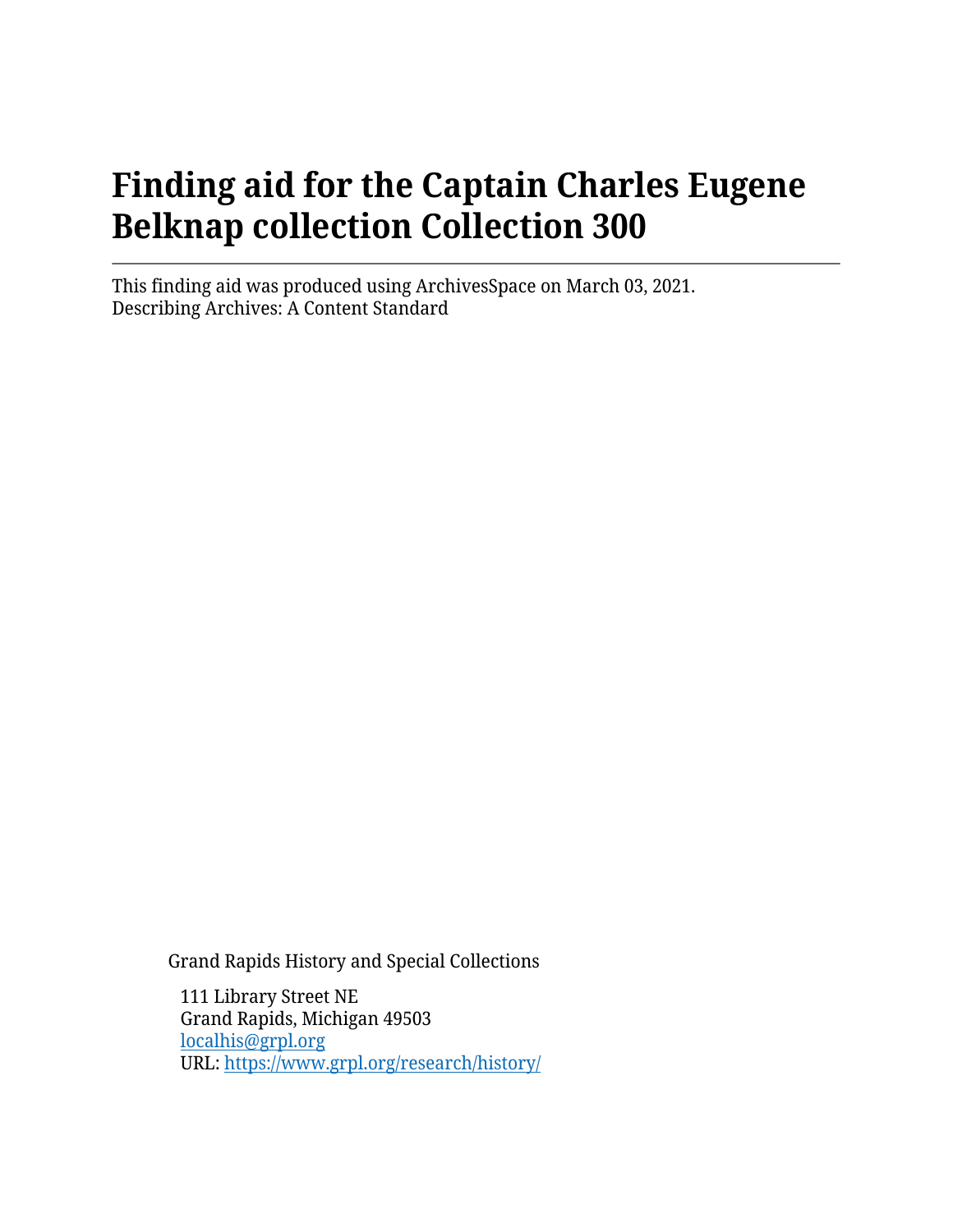## <span id="page-1-0"></span>**Table of Contents**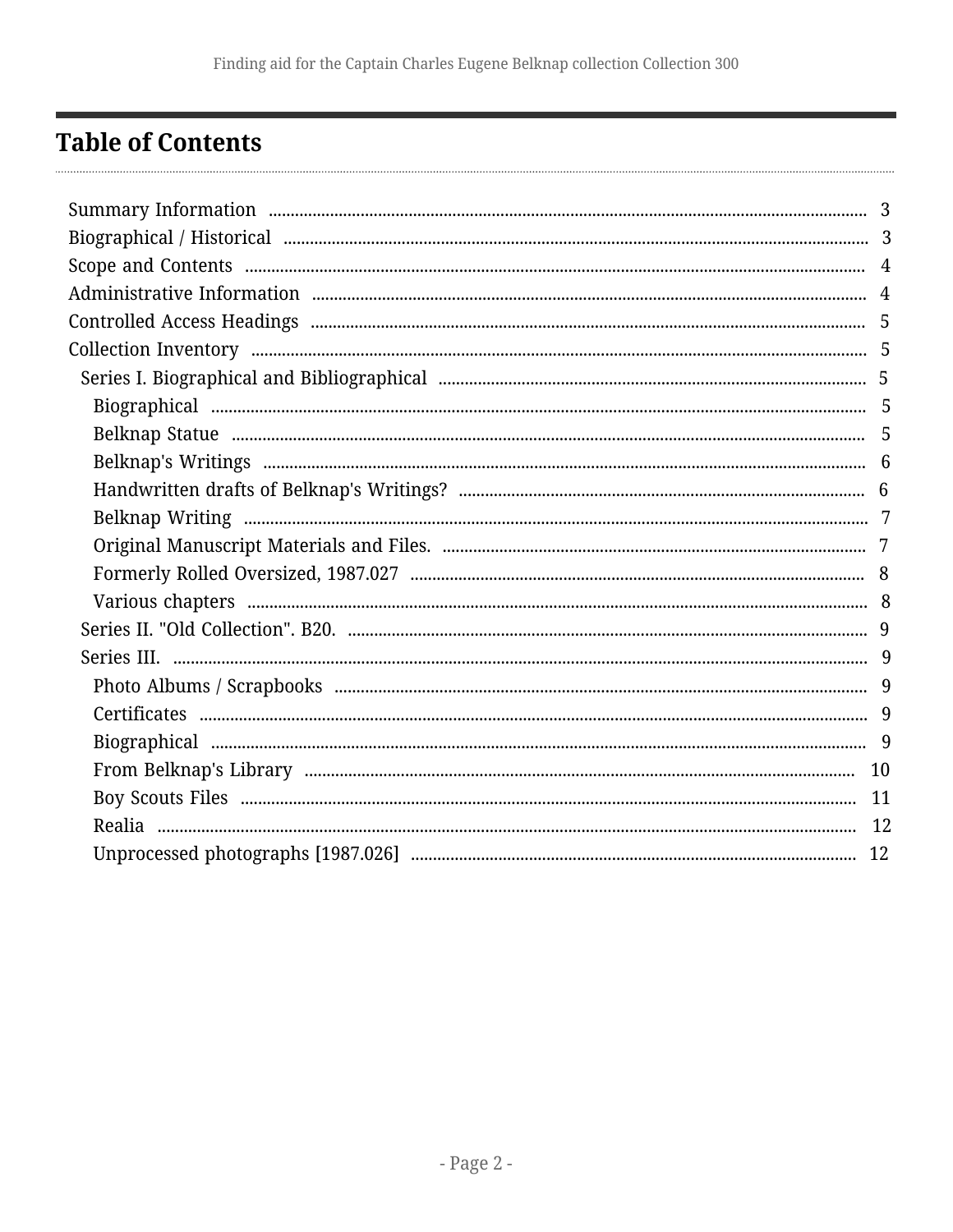## <span id="page-2-0"></span>**Summary Information**

| <b>Repository:</b>                                              | <b>Grand Rapids History and Special Collections</b>                                                                                                                                                                                                                                                                                                                                                                                                                                                                                                                    |  |
|-----------------------------------------------------------------|------------------------------------------------------------------------------------------------------------------------------------------------------------------------------------------------------------------------------------------------------------------------------------------------------------------------------------------------------------------------------------------------------------------------------------------------------------------------------------------------------------------------------------------------------------------------|--|
| Title:                                                          | Capt. Charles Eugene Belknap collection                                                                                                                                                                                                                                                                                                                                                                                                                                                                                                                                |  |
| ID:                                                             | <b>Collection 300</b>                                                                                                                                                                                                                                                                                                                                                                                                                                                                                                                                                  |  |
| <b>ID</b> [Archivists<br><b>Toolkit</b><br>Database::RESOURCE]: | 309                                                                                                                                                                                                                                                                                                                                                                                                                                                                                                                                                                    |  |
| Date [inclusive]:                                               | circa 1860-2007                                                                                                                                                                                                                                                                                                                                                                                                                                                                                                                                                        |  |
| Date [bulk]:                                                    | 1860-1931                                                                                                                                                                                                                                                                                                                                                                                                                                                                                                                                                              |  |
| <b>Physical</b><br>Description:                                 | 3.4 Linear Feet Seven boxes                                                                                                                                                                                                                                                                                                                                                                                                                                                                                                                                            |  |
| Language of the<br><b>Material:</b>                             | English.                                                                                                                                                                                                                                                                                                                                                                                                                                                                                                                                                               |  |
| Abstract:                                                       | Captain Charles Eugene Belknap (1846-1929) was a veteran<br>of the Civil War and a well-known politician, businessman,<br>fireman and historian from Grand Rapids, Michigan. This<br>devised collection brings together several small accessions of<br>material related to Belknap. The bulk of the collection consists of<br>Belknap's writings on local history, usually handwritten copies.<br>Also included is biographical information, correspondence,<br>ephemera, a few photographs and programs from the<br>dedication of the Belknap statue at Belknap Park. |  |

#### **^** [Return to Table of Contents](#page-1-0)

## <span id="page-2-1"></span>**Biographical / Historical**

As with many early Grand Rapids settlers, Belknap was born in New York in 1846, migrating west with his family to Grand Rapids in 1855. His parents were James A. and Mary A. Belknap. He was the second living son among 7 children listed in the 1860 Census. That year, at 16 he joined the military, rising through the ranks. He was made First Lieutenant by special orders from General P.H. Sheridan due to gallant service in the Battle of Chicamauga in the Civil War, and then Captain in January 1964 due to service at Chattanooga. He was with General Sherman in the "March to the Sea." He was known by the name Captain for the rest of his life and was locally known as an expert on the War.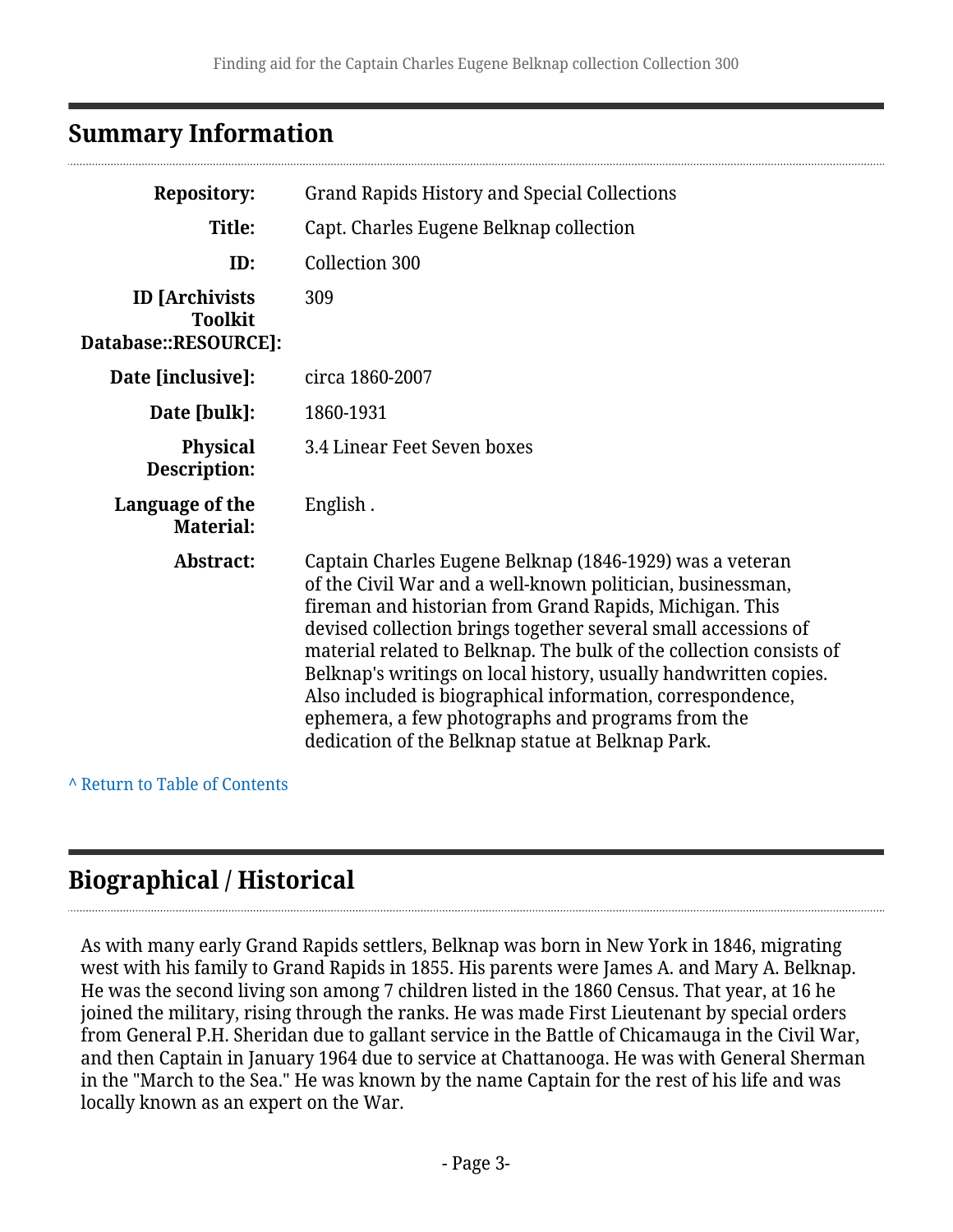After leaving the service in 1865, Belknap lived on a farm in Sparta until 1871. On Dec. 26, 1866 he married Chloe M. Caswell; they had four daughters. Chloe died

After 1871 the Belknaps moved to Grand Rapids where he became a blacksmith. As he prospered, he became more involved in public service, first as a fireman, then in several city positions including Mayor in 1884.

Today Belknap is most often remembered as an author of publications which inform the reader of the early history of Western Michigan and the Grand Rapids area.

**^** [Return to Table of Contents](#page-1-0)

## <span id="page-3-0"></span>**Scope and Contents**

As with the Campau, Lyon and Rix Robinson collections, there may be a few items that actually belonged to or are of the era of these early Grand Rapids figures. But, there may also be other and later materials in these general historical pioneer collections, which provide additional information about their lives and importance to Grand Rapids, or service to the citizens of Grand Rapids, Michigan and the United States.

**^** [Return to Table of Contents](#page-1-0)

## <span id="page-3-1"></span>**Administrative Information**

#### **Publication Statement**

Grand Rapids History and Special Collections

111 Library Street NE Grand Rapids, Michigan 49503 [localhis@grpl.org](mailto:localhis@grpl.org) URL:<https://www.grpl.org/research/history/>

#### **Immediate Source of Acquisition**

Various donors, accession numbers B20,1987.027, 1987.026, 00.[2073].1 and 00.[5029].1.

Fred DeYoung gift, photographs, 1987.026

Clara Bousfield gift, Boy Scouts, 1987.027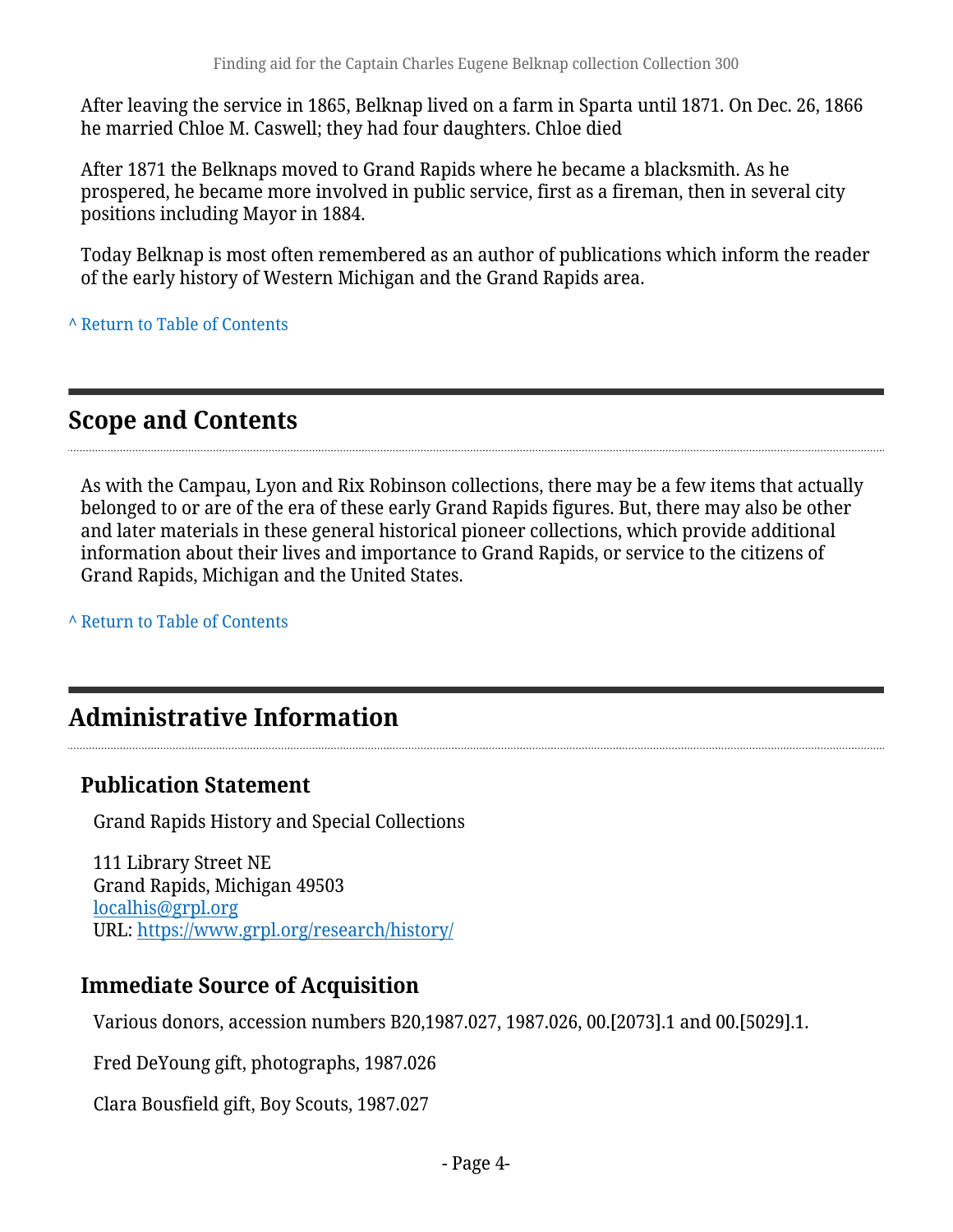**^** [Return to Table of Contents](#page-1-0)

### <span id="page-4-0"></span>**Controlled Access Headings**

- Grand Rapids (Mich.) -- History
- Politicians -- Michigan -- Biography
- personal papers
- Belknap, Charles Eugene

## <span id="page-4-1"></span>**Collection Inventory**

### <span id="page-4-2"></span>**Series I. Biographical and Bibliographical**

#### **Scope and Contents**

Draft Writings Note: Items in Box 4 were previously rolled, and have been humidified, flattened and put in folders. There are generally unprocessed, and items previously rolled together may not actually belong together in the folders where current housed. Oversized items continued to be housed in Box 4, while one legal folders is in Box 3, and the other folders of Drafts have been added to Box 2.

### <span id="page-4-3"></span>**Biographical**

| <b>Title/Description</b>                                                                                                                                              | <b>Instances</b> |          |
|-----------------------------------------------------------------------------------------------------------------------------------------------------------------------|------------------|----------|
| Biographical misc.                                                                                                                                                    | Box 1            | Folder 1 |
| Graphic Clipping of a younger Belknap. From "The<br>Review". See Coll. 285 for this title.                                                                            | Box 1            | Folder 1 |
| Graphic Clipping of an older Belknap. Source unknown.                                                                                                                 | Box 1            | Folder 1 |
| Flyer on photo paper for the Charles Belknap House, 455<br>Madison SE. Built in 1878 by Joseph Penney. Apr. 22, 2007<br>handwritten date, with asking purchase price. | Box 1            | Folder 1 |

#### <span id="page-4-4"></span>**Belknap Statue**

| <b>Title/Description</b>                                                                                                             | <b>Instances</b> |          |
|--------------------------------------------------------------------------------------------------------------------------------------|------------------|----------|
| Program. Dedication Services of the Memorial Statue to<br>Capt. Charles Eugene Belknap, 1846-1929. Dec. 26, 1931. 00.<br>$[2073]$ .1 | Box 1            | Folder 2 |
| Rededication of the Charles E. Belknap Monument. Sept.<br>8, 2001. Belknap Park. [program] Moved from the Vertical<br>File, 6/8/2009 | Box 1            | Folder 2 |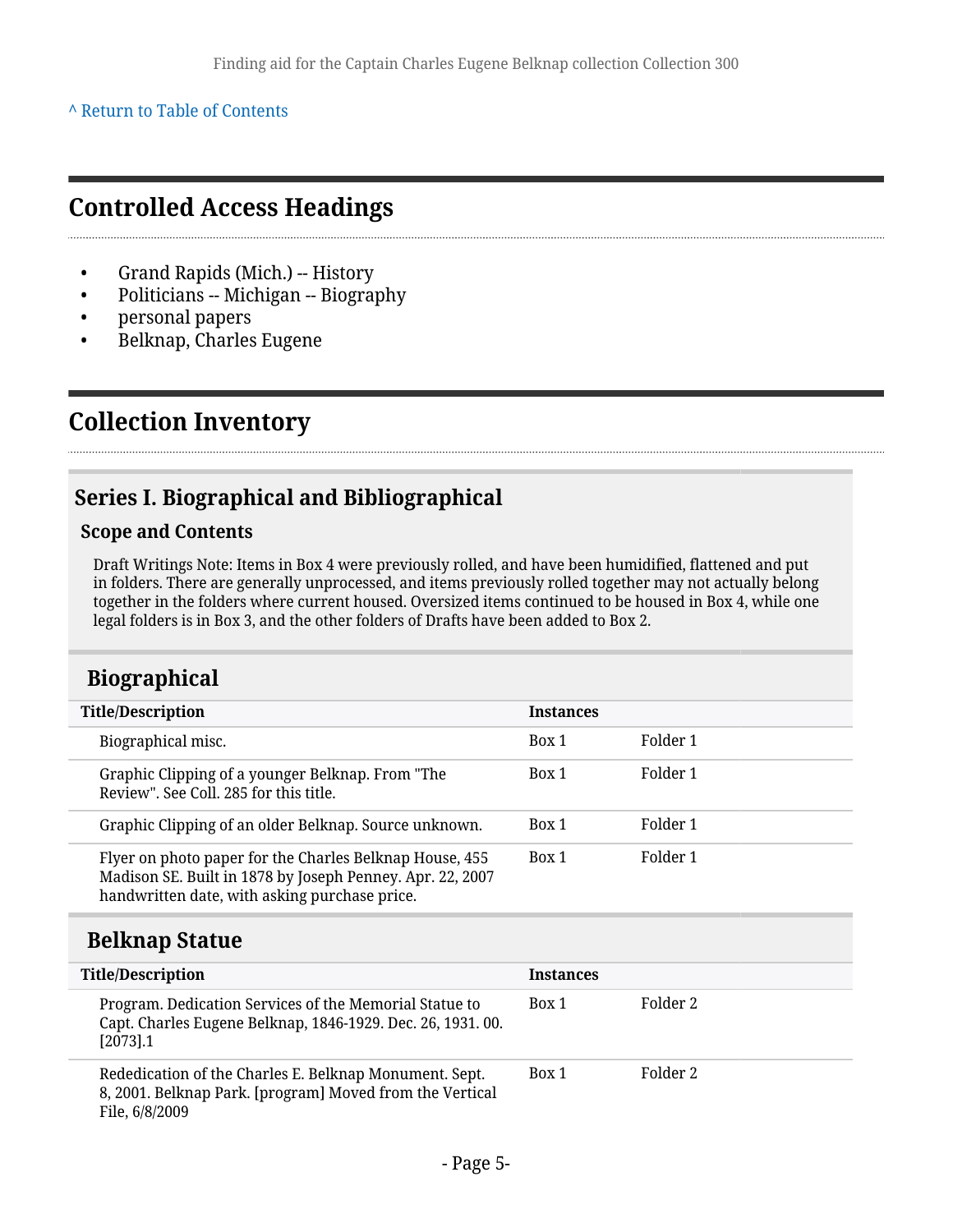Unveiling of Belknap Statue / Elvin Swarthout, Dec. 26, 1931. Formerly MKG92.B41Sw2 00.[1535].1-2

Box 3 Folder 1

### **Belknap's Writings**

<span id="page-5-0"></span>

| DULINIAP 3 WITHINGS                                                                                                                                                                                                                                            |                  |
|----------------------------------------------------------------------------------------------------------------------------------------------------------------------------------------------------------------------------------------------------------------|------------------|
| <b>Title/Description</b>                                                                                                                                                                                                                                       | <b>Instances</b> |
| The Legend of the Trailing Arbutus / by Charles E.<br>Belknap. GR : Dean-Hicks, c.1924. Handmade? Book.<br>Formerly M398.B41. c. 1: 00.[2118].1 Inscribed by the<br>author; c. 2: 00.[2839].1                                                                  | Box 1            |
| [History of the Michigan organizations at Chickamauga,<br>Chattanooga and missionary Ridge, 1863 / Charles E.<br>Belknap. Lansing: R. Smith Printing Co., 1899.] Original<br>title page missing; data from WorldCat. Formerly<br>M973.7.B412 1899. 00.[2522].1 | Box 1            |
| The Legend of the Trailing Arbutus / by Charles E.<br>Belknap, appears to be handmade with red suede cover<br>[2021.016]                                                                                                                                       | <b>Box 1.5</b>   |
| Yesterdays in Grand Rapids / compiled by Edmond P.<br>Gibson. 1951. Index to Belknap's book "TheYesterdays of<br>Grand Rapids", 1922. 00.[5029].1                                                                                                              | <b>Box 1.5</b>   |
| Yesterdays of Grand Rapids / by Charles E. Belknap.<br>G.R. : Dean Hicks Co., 1922, 1958 printing "For the benefit<br>of Mayflower Congregational Church " Formerly<br>M977.456.B412 1958. 00.[5171].1. Has inscription on front<br>flyleaf.                   | <b>Box 1.5</b>   |
| Yesterdays of Grand Rapids / by Charles E. Belknap. G.R. :<br>Dean Hicks Co. [2021.016], 1922                                                                                                                                                                  | <b>Box 1.5</b>   |
| A Remembrance of Grand Rapids Michigan Historic<br>Souvenir G.A.R Encampment, signed by Charles Belknap<br>$[2021.016]$ , 1927                                                                                                                                 | <b>Box 1.5</b>   |
| The Legend of the Trailing Artubus / Dean-Hicks publisher<br>[2021.016], 1924                                                                                                                                                                                  | Box 1.5          |

## <span id="page-5-1"></span>**Handwritten drafts of Belknap's Writings?**

| <b>Title/Description</b>  | <b>Instances</b> |           |
|---------------------------|------------------|-----------|
| Bear Sick                 | Box 1            | Folder 4  |
| Camp Fire Smoke (2)       | Box 1            | Folder 5  |
| The Canal                 | Box 1            | Folder 6  |
| Dan in North Carolina     | Box 1            | Folder 7  |
| Finn Baby                 | Box 1            | Folder 8  |
| Laughing Fish River       | Box 1            | Folder 9  |
| In Michigan's North Woods | Box 1            | Folder 10 |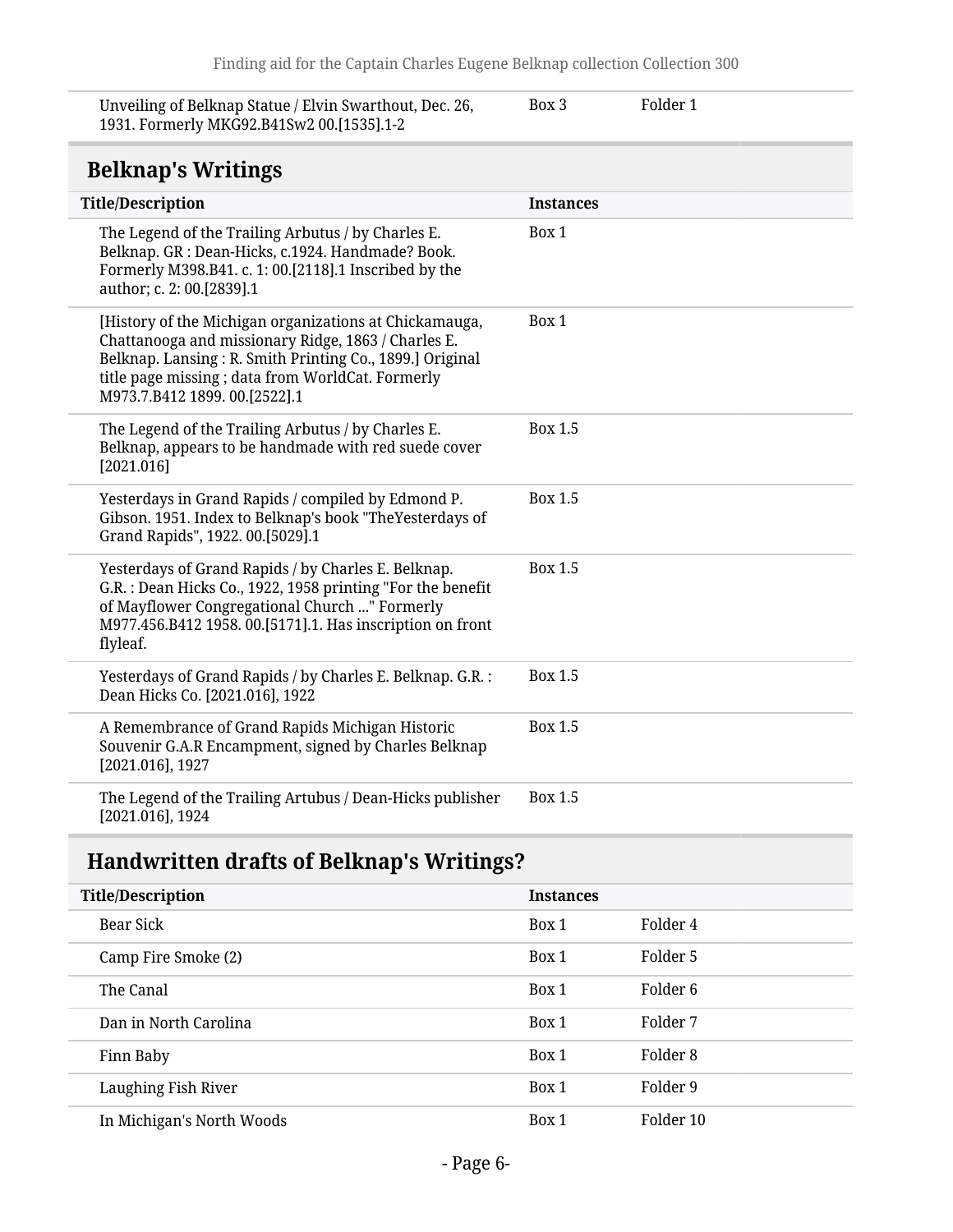| My Captain                                         | Box 1 | Folder 11 |  |
|----------------------------------------------------|-------|-----------|--|
| Chief Ah Mik and his people                        | Box 1 | Folder 12 |  |
| Legend of Ah Mik                                   | Box 1 | Folder 13 |  |
| Mill Creek / Ah Mik, The Beaver + Mill Creek       | Box 1 | Folder 14 |  |
| Story of Ah-Mik, The Beaver.                       | Box 1 | Folder 15 |  |
| Ancestors of Nu on cee see be                      | Box 1 | Folder 16 |  |
| Nu on cee see be                                   | Box 1 | Folder 17 |  |
| When the Indians lived on the O-WASH-Ta-Nong       | Box 1 | Folder 18 |  |
| Misc. pages                                        | Box 1 | Folder 19 |  |
| Madam Magdelina LaFramboise (1)                    | Box 1 | Folder 20 |  |
| Madam Magdelina LaFramboise (2)                    | Box 1 | Folder 21 |  |
| Pee-Nah, the Pigeon [the Mclean?], Point Betsy.    | Box 1 | Folder 22 |  |
| Port Sheldon rewritten, Point Betsy                | Box 1 | Folder 23 |  |
| Truman H. Lyon, first Master of Grand River Lodge. | Box 1 | Folder 24 |  |

## <span id="page-6-0"></span>**Belknap Writing**

L

| <b>Title/Description</b>                                                                                                                                                              | Instances |          |  |
|---------------------------------------------------------------------------------------------------------------------------------------------------------------------------------------|-----------|----------|--|
| Packet of writings, some Belknap, some other author(s)<br>with some correspondence, including Alice R. Greiner.<br>Also includes The Ottawa Legend and Kee-No-Shay, Plaster<br>Creek. | Box 3     | Folder 7 |  |

## <span id="page-6-1"></span>**Original Manuscript Materials and Files.**

| <b>Title/Description</b>                                                                                                     | <b>Instances</b> |             |
|------------------------------------------------------------------------------------------------------------------------------|------------------|-------------|
| Generally unprocessed w no defined order. Formerly<br>rolled manuscripts 1987.027                                            | Box 2            | Folder 1-34 |
| Letters. (2) From Kate W. Ball Powers or Lucy Ball.<br>Manuscript drafts. Handwritten or typed. Formerly rolled.<br>1987.027 | Box 2            | Folder 35   |
| Carpenter                                                                                                                    | Box 2            | Folder 36   |
| Kenosay                                                                                                                      | Box 2            | Folder 37   |
| Gypsum                                                                                                                       | Box 2            | Folder 38   |
| Red Mill                                                                                                                     | Box 2            | Folder 39   |
| Fishing on the Kenosay                                                                                                       | Box 2            | Folder 40   |
| Rumsey and Silver Creek                                                                                                      | Box 2            | Folder 41   |
| Unidentified                                                                                                                 | Box 2            | Folder 42   |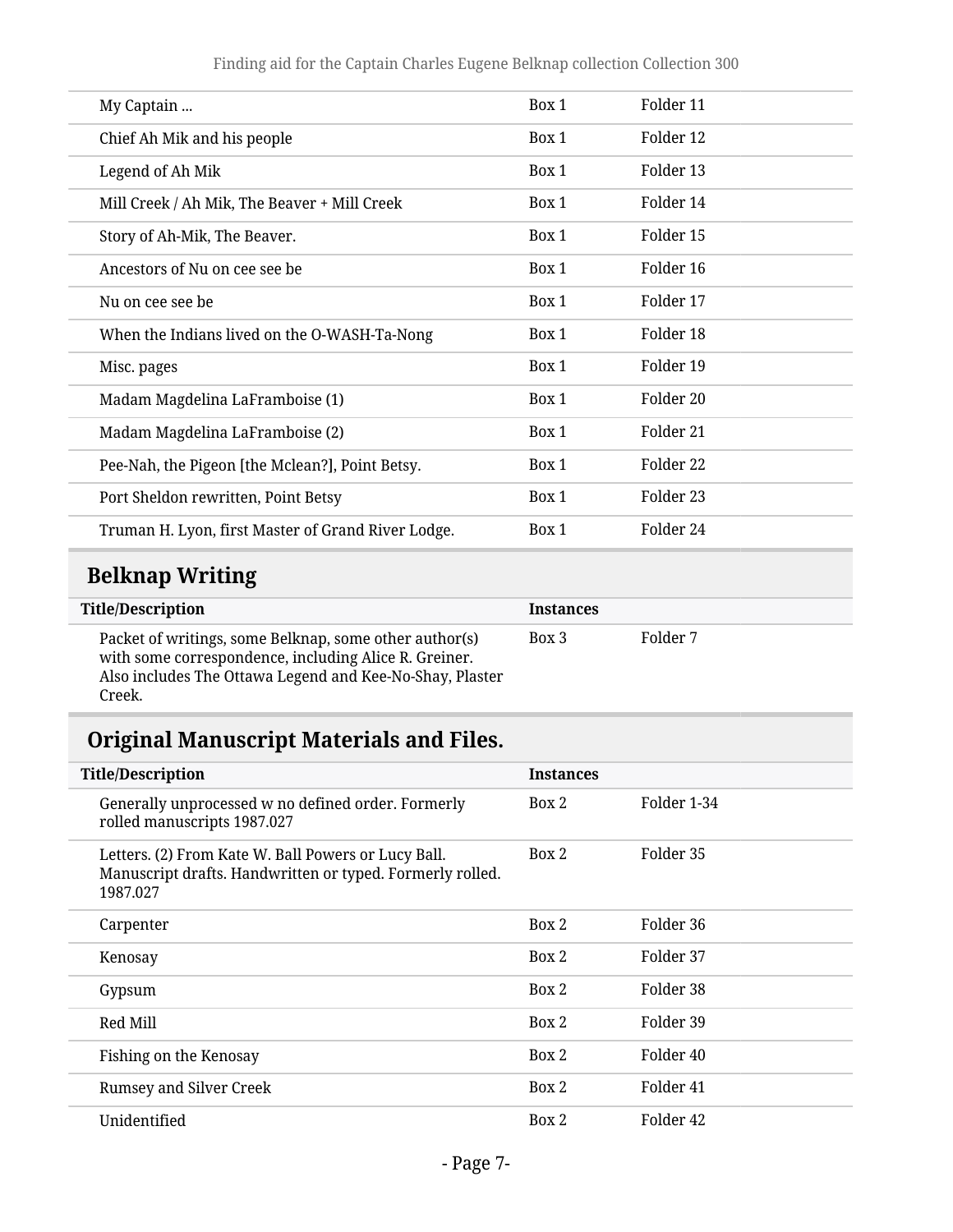<span id="page-7-0"></span>

| Clippings                                                                                                                                                                                                                                        | Box 2            | Folder <sub>43</sub> |
|--------------------------------------------------------------------------------------------------------------------------------------------------------------------------------------------------------------------------------------------------|------------------|----------------------|
| <b>Formerly Rolled Oversized, 1987.027</b>                                                                                                                                                                                                       |                  |                      |
| <b>Title/Description</b>                                                                                                                                                                                                                         | <b>Instances</b> |                      |
| John Ball Memorial Unveiling, Sept. 19, 1925                                                                                                                                                                                                     | Box 4            | Folder 1             |
| Michigan Tradesman articles by Belknap. Mostly typed<br>manuscripts                                                                                                                                                                              | Box 4            | Folder 2             |
| Michigan Tradesman articles by Belknap. Mostly clippings,<br>some manuscripts. Includes: September 23, 1920 letter<br>from Stowe to Belknap RE position at Soldier's Home.<br>October 9, 1925 letter to Stowe RE Belknap article RE a<br>dinner. | Box 4            | Folder 3             |
| Origin of the Crane Tribe [author unknown] n.d. 7 typed<br>pages.                                                                                                                                                                                | Box 3            | Folder <sub>8</sub>  |
| Indian Legend of the Plum Orchard. Typed, 3 legal pages.<br>For Yesterdays of GR                                                                                                                                                                 | Box 3            | Folder 9             |
| Carpenter. RE Mr. Carpenter. 1 typed legal page. Which<br>accession.                                                                                                                                                                             | Box 3            | Folder 10            |
| Carpenter Springs. Manuscript draft. 1987.027 (Formerly<br>rolled)                                                                                                                                                                               | Box 3            | Folder 10.2          |
| Big Hank, the Mule Packer. Clipping. Detroit Tribune, Sept.<br>13, 1891                                                                                                                                                                          | Box 3            | Folder 11            |

## <span id="page-7-1"></span>**Various chapters**

| <b>Title/Description</b>     | <b>Instances</b> |           |
|------------------------------|------------------|-----------|
| Roswell on the Chattahochee  | Box 3            | Folder 12 |
| Dan                          | Box 3            | Folder 12 |
| Haunted Mill 1               | Box 3            | Folder 12 |
| Haunted Mill 2               | Box 3            | Folder 12 |
| General Grant and Dan        | Box 3            | Folder 12 |
| Packet of rewritten chapters | Box 3            | Folder 12 |
| <b>Stories for Boys</b>      | Box 3            | Folder 12 |
| The Legend of the Soon       | Box 3            | Folder 12 |
| The Scouts Baby              | Box 3            | Folder 12 |
| The Flat of Truce            | Box 3            | Folder 12 |
| ?eaf, the Deserter!          | Box 3            | Folder 12 |
| ? "Part Missing"             | Box 3            | Folder 12 |
| Dan in the Carolinas         | Box 3            | Folder 12 |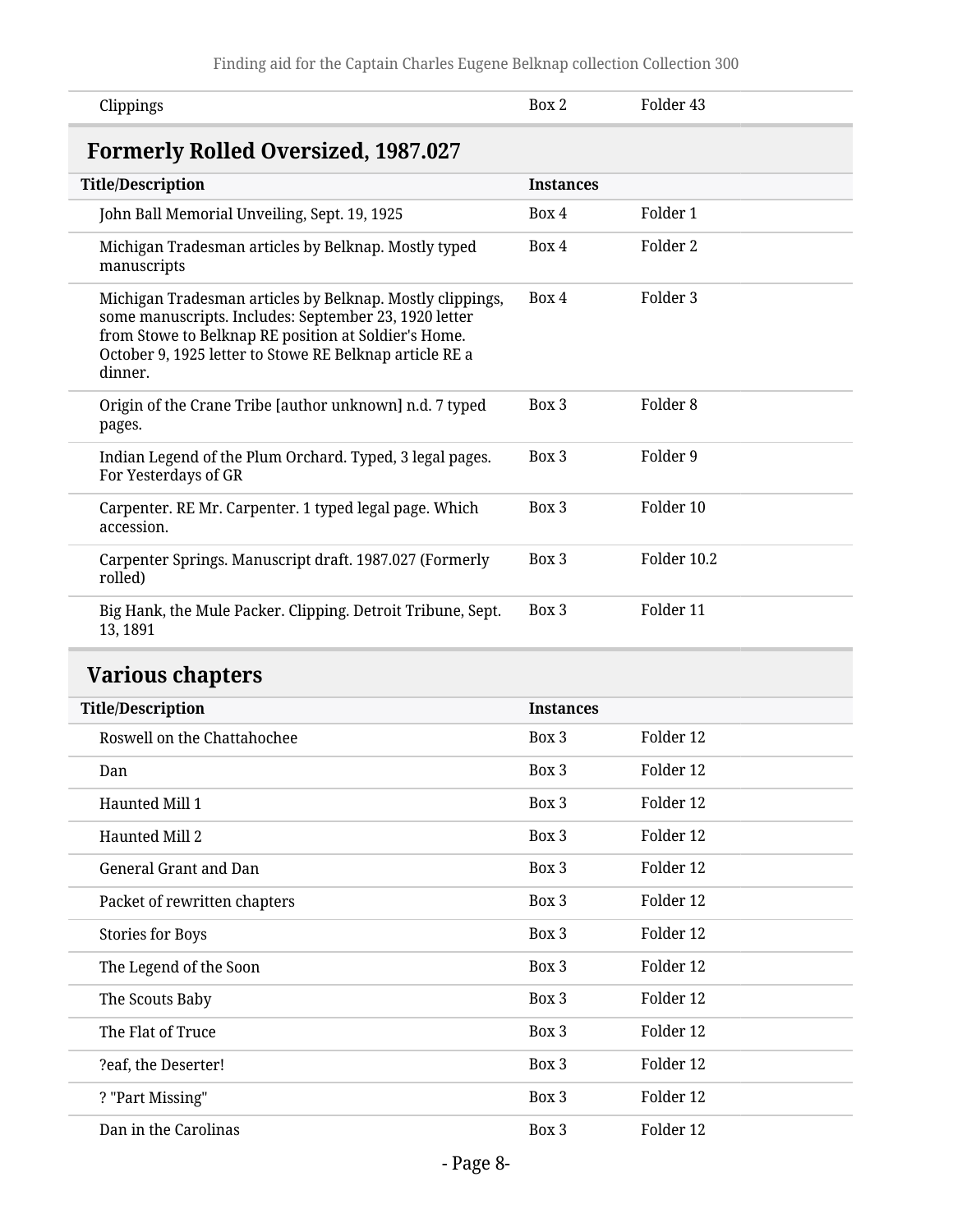| Another fragile document        | Box 3 | Folder 14 |
|---------------------------------|-------|-----------|
| The Boy Scouts Park Enos Mills? | Box 3 | Folder 14 |

**^** [Return to Table of Contents](#page-1-0)

### <span id="page-8-0"></span>**Series II. "Old Collection". B20.**

| <b>Title/Description</b>                                                         | <b>Instances</b> |           |
|----------------------------------------------------------------------------------|------------------|-----------|
| Civil War recollections, 1864, 1903, n.d.                                        | Box 1            | Folder 25 |
| Original copy of birthday presentation to Camp Fire Girls,<br>November 13, 1926. | Box 1            | Folder 26 |

#### **^** [Return to Table of Contents](#page-1-0)

## <span id="page-8-1"></span>**Series III.**

## <span id="page-8-2"></span>**Photo Albums / Scrapbooks**

<span id="page-8-4"></span><span id="page-8-3"></span>

| <b>Title/Description</b>                                                                                                                                                                                                                                    | <b>Instances</b>  |  |  |
|-------------------------------------------------------------------------------------------------------------------------------------------------------------------------------------------------------------------------------------------------------------|-------------------|--|--|
| "Souvenir of a Beautiful Day, July 26, 1914, for<br>Capt. Belknap and Mrs. Bliss. From Margaret<br>Thompson." [1987.026]                                                                                                                                    | Box 6             |  |  |
| Compliments of C.O. Tower [Clyde O. Tower]. 1921.<br>Includes Manistee, Presque Island, Summer vacation types<br>of images.[1987.026]                                                                                                                       | Box 6             |  |  |
| Two scrapbooks of mainly newspaper clippings, includes a<br>few loose photographs [2021.016]                                                                                                                                                                | Box 4             |  |  |
| <b>Certificates</b>                                                                                                                                                                                                                                         |                   |  |  |
| <b>Title/Description</b>                                                                                                                                                                                                                                    | <b>Instances</b>  |  |  |
| Silver Beaver Certificate. To Charles Eugene Belknap, for<br>distinguished service to Boy Scouts of America, Dec. 15,<br>1931. [1987.026]                                                                                                                   | Box 4             |  |  |
| <b>Biographical</b>                                                                                                                                                                                                                                         |                   |  |  |
| <b>Title/Description</b>                                                                                                                                                                                                                                    | <b>Instances</b>  |  |  |
| Statement of the Military Record of Charles E. Belknap,<br>Captain, Company H, Twenty-First Michigan Infantry<br>Volunteers / F.H. Ainsworth(?), Captain and Asst. Surgeon,<br>U.S. Army. War Dept., Record & Pension Division, Mar. 3,<br>1891. [1987.026] | Folder 2<br>Box 3 |  |  |
| Unprocessed correspondence [1987.026]                                                                                                                                                                                                                       | Box 2             |  |  |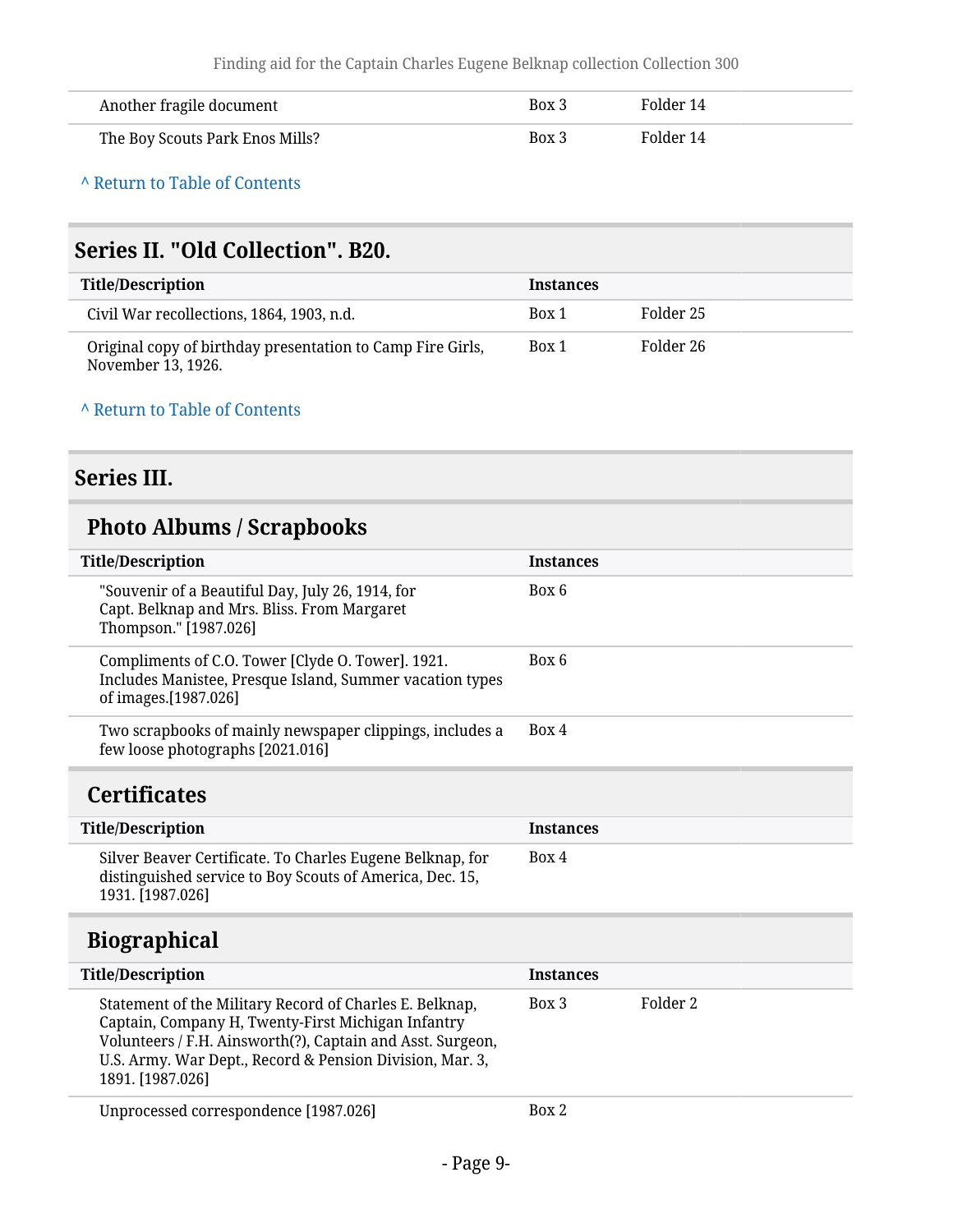#### **Scope and Contents**

Includes: Library of Congress; Non-Michigan Cities, various; Chattanooga, Tenn.; Izaak Walton League of America, Chicago + Ribbon from 2nd Annual ; Conference, Lansing, Feb. 19, 1925.; Henry J. Craig (Sun Varnish Co.), Louisville, Kentucky, 1924-1926; Michigan Historical Commission, George N. Fuller; Michigan Cities, various; Nov. 22, 1891 from Fenton R. McGilley(?) + envelop; DAR, Stevens Thomson Mason Chapter, Ionia, Mi.; GR Correspondence, multiple; GR Assoc. of Commerce, 1925; Kent Scientific Museum, 1924-26; GR Lions Club, 1925.; Sligh Furniture Co., 1921, 1925 [Factory image]; Guy V. Henry Camp No. 3, United Spanish War Veterans, Dept. of Michigan, G.R.; GR Correspondence, mixed, 1923-1926; Correspondence RE War Memorial in Lookout Park, including letters ; from sculptors: Pompeo Coppini (2) Mar. 30, 1925 and May 9, 1928 (SAFE), Harry Lewis Paul; "To Uncle Chas", from Jim Auston, 1923, 1926; Moira Hill, Walloon Lake; Oct. 22, 1894 to C.B. Hibbard, Marquette, from G. Terhors; Dec. 4, 1894. To Geo. W. Hibbard, Marquette, from John Chebul.; Dec. 6, 1894. To Geo. W. Hibbard, Marquette, from John Chebul.

### <span id="page-9-0"></span>**From Belknap's Library**

| <b>Title/Description</b>                                                                                                                                                                                                                       | <b>Instances</b>             |
|------------------------------------------------------------------------------------------------------------------------------------------------------------------------------------------------------------------------------------------------|------------------------------|
| Grand Rapids Christmas Letter to her Boys in "The<br>Service" / written by Carl M. Saunders, ill. By Ray Barnes.<br>Publ. by Herpolsheimer Co.; designed and printed by<br>Mills-Broderick Printing Co., n.d. Belknap mentioned.<br>[1987.026] | Box 1.5                      |
| In the Time That Was: being Legends of the Alaska<br>Klingats  / J. Frederic Thorne, c. 1909. Inscription:<br>Compliment of Alice Carpenter to Captain Belknap.<br>[1987.026]                                                                  | <b>Box 1.5</b>               |
| Roadside Trees / by Henry R. Francis. Circular no. 17, NY<br>State College of Forestry (Syracuse Univ.) v. 17, no. 7, Mar.<br>1919. [1987.026]                                                                                                 | Box 1.5                      |
| The Story of the "General" [locomotive] 1862 / issued by<br>the Passenger Depts. Of the Nashville, Chattanooga & St.<br>Louis Railway and the Western & Atlantic Railroad. C.<br>1917. [1987.026]                                              | <b>Box 1.5</b>               |
| The Times That Were / by Elizabeth Ballard Thompson;<br>illustrated by Helen E. Miller. GR : GR Engraving Co.;<br>Cargill Press, 1899. [1987.026]                                                                                              | Box 1.5                      |
| [Native American Language study list] Ottawa [1987.026]                                                                                                                                                                                        | Folder <sub>3</sub><br>Box 3 |
| Unidentified partial publication on monuments [1987.026]                                                                                                                                                                                       | Folder 4<br>Box 3            |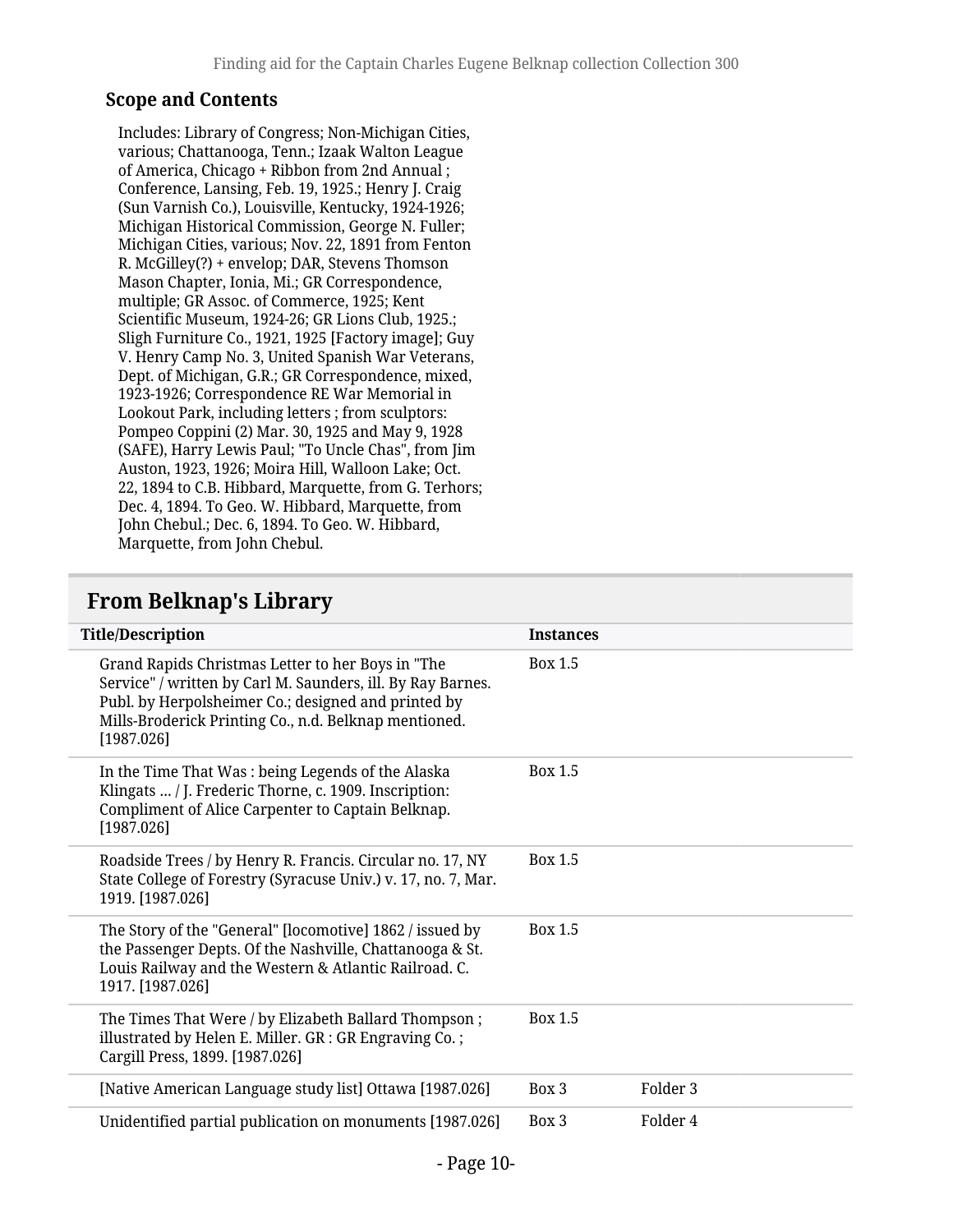<span id="page-10-0"></span>

| <b>Boy Scouts Files</b> |  |
|-------------------------|--|
|-------------------------|--|

| <b>Title/Description</b>                                                                                                                                      | <b>Instances</b>                 |          |
|---------------------------------------------------------------------------------------------------------------------------------------------------------------|----------------------------------|----------|
| Correspondence [1987.026]                                                                                                                                     | Box 2                            |          |
| GR Council. Headquarters Weekly Bulletin. [serial],<br>including V. 3, no. 17, Oct. 19-24, 1925 and no. 18, Oct. 27-<br>Nov. 3, 1925. [1987.026]              | Box 3                            | Folder 5 |
| Prospectus. [Plan for permanent local camp site] ca. 1925<br>[1987.026]                                                                                       | Box 3                            | Folder 6 |
| Boy Scouts of America. Weekly Pictorial of National<br>Activity. N.Y.: Elliott Service Co., n.d. Approx. 12 oversized<br>sheets, currently rolled. [1987.026] | Box 4                            |          |
|                                                                                                                                                               | $\mathbf{n}$ $\sim$ $\mathbf{n}$ |          |

Unprocessed ephemera [1987.026]

Box 2

#### **Scope and Contents**

Includes: Joint Resolution, S.J.R. no. 513, Senate no. 37. Introduced by Mr. Blakeslee. RE: His publication. History of Michigan Organizations at Chickamauga, Chattanooga, and Missionary Ridge / by Captain Charles E. Belknap,; Formula to keep the heart young … by Col. Perrin V. Fox. On Hotel; Marquette stationery, n.d.; Announcement. Armistice Day, Nov. 11, 1925. Dental Luncheon Club presentation by Belknap; Announcement. Armistice Day, Nov. 9, 1923. Service in Fulton St. Park.; Elks Endorsement to Honorary Membership: Capt. Charles E.; Belknap. [3 sheets of signatures]; Program. Dedication Services of the Memorial Statue to Capt. Charles Eugene Belknap, 1846-1929. Dec. 26, 1931.; The Grand Rapids Scout, v. 1, no. 2, Feb. 15, 1925. Image of Belknap on 1st page. (2 copies) [serial]; War Memorial, the Cavalryman. Graphic clippings RE: planning for a sculptor of a soldier on horseback.; Graphic clipping, military, artist unknown. Caption: CEB. A fine sketch, an orderly with Sheridan, March 1863.; Graphic clippings, images from unidentified publication. Each has pencil number at left side.; GAR Encampment Programs: 59th, Aug. 30 to Sept. 5, 1925 / 61st, Sept.11-16, 1927; GAR Encampment Committee Luncheon ticket.; Recipe for Beer. Original and Photocopies; Certificate. Michigan National Guard, First Brigade, Company H,; Second Infantry. Honorary Membership #820. Belknap for the Grand Rapids battalion, Oct. 23, 1913.; Campau Centennial Celebration. Pageant of Progress program; The Call of the Rivers : a story of Old Fort Wayne. Dec. 1924; Aero View of Chickamauga and Chattanooga, National Military Park / Painted by